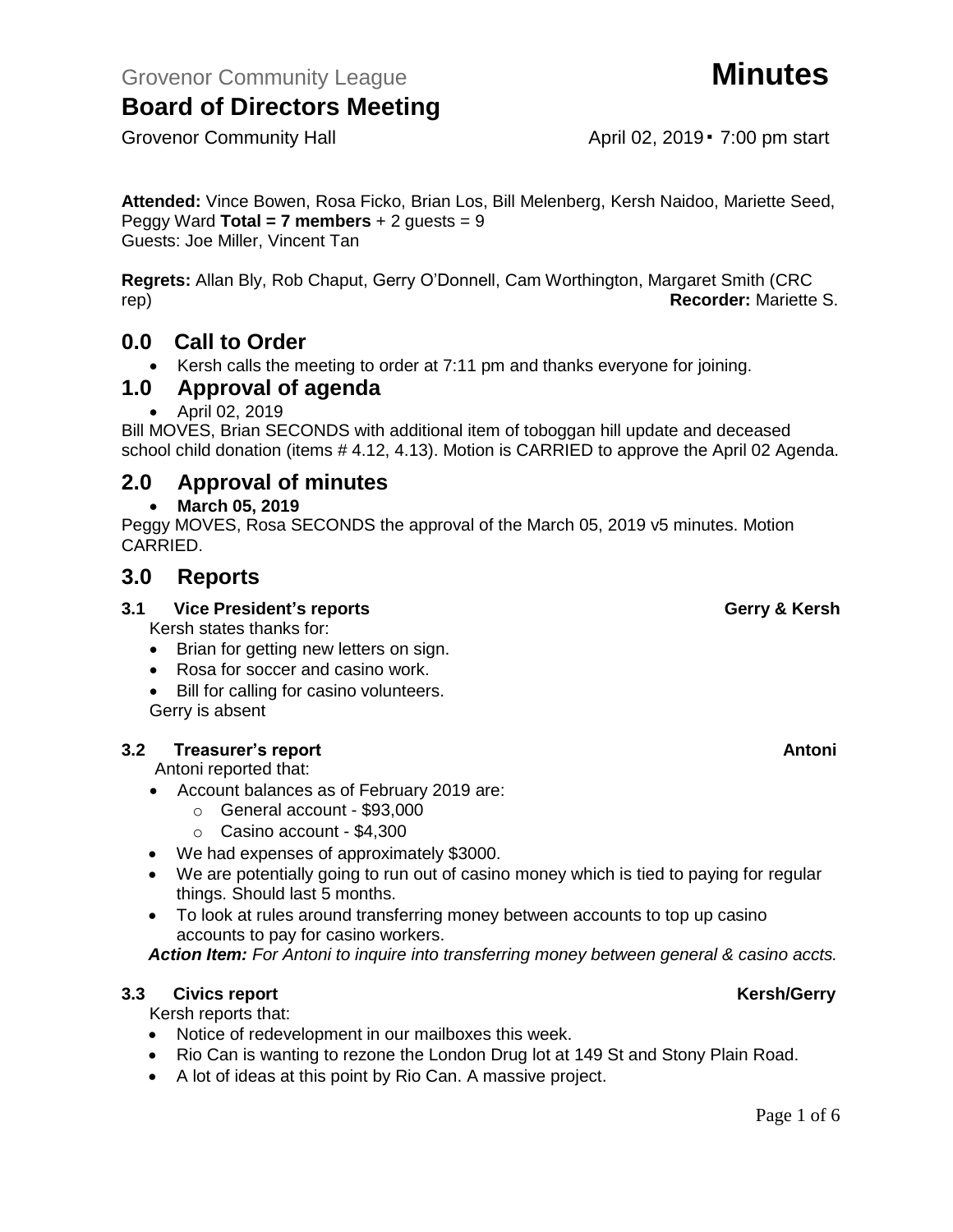- Four tall towers are slated. South side towers are lower, 5 and 8 stories. North side tower taller 20 plus stories.
- The zoning needs to be changed to accommodate housing as right now just commercial.
- Commercial tenants along Stony Plain Road and 142 have to be out by June 3.

## **3.4 City of Edmonton Margaret**

Margaret absent but sent this report:

https://docs.google.com/a/edmonton.ca/document/d/1WGjHe6pIrGBGgOPtqlnblerDTo\_Kd8lJUzAXWOWQyc/edit?usp=drive\_web

## **4.0 Old business**

## **4.1 Sports report Rosa**

Rosa stated:

- She shows a trophy for silver at city finals for U17 boys' slush cup.
- The U17 boys also won bronze for Alberta provincials for U17 boys tier 4.
- The indoor soccer season is done.
- Registration is done for the Outdoor Season and Grovenor will be fielding the following teams: U4 Mixed, U5 Mixed, U7 Mixed, U9 Boys and U9 Girls (actively seeking a few more players for these 2 groups) and the U17 Boys team.
- U4 will be combined with U5 for outdoor soccer.
- Grovenor kids got split up for the indoor season because not enough.
- She has coaches for every team, and more than one.
- Looking to start at beginning of May.
- She may need to borrow equipment from the zone.
- Will be looking at equipment and we will have to purchase a group of Size 5 balls.
- She will forward funds and reconciliation report to Antoni.
- Rosa would like to get rid of cupboards in her storage area and fix it up.
- Basketball is no longer being done here. They may be of use for school.

**Action Item:** *Vince to contact school about basketballs after hearing from Rosa.*

## **4.2 Facilities status update (Hall)** Allowski Charles Constantine Charles Charles Charles Charles Charles Charles Charles Charles Charles Charles Charles Charles Charles Charles Charles Charles Charles Charles Charles C

Kersh reports that:

- Ashley is doing a great job. Also, Miriam.
- There was a big mess left recently so damage deposit cheque was cashed. Damage deposit was \$100. Discussion on whether that is an adequate damage deposit.
- Allan has the wifi back on at the hall as the service was disrupted.

## **4.3 Rec Centre and Ice Rinks update Gerry Gerry Gerry**

Kersh reported that:

- The rink season is closed. It was a good season despite the cold spell and early spring.
- A lot of standing water in small rink. Maybe drain is not open?
- Leveling of that area is mentioned as there are prominent high spots.
- A walk through needs to be done of rink with Andrew

*Action item: Kersh to follow up with Andrew for walk through.*

## **4.4 Church Rental Agreement Kersh/Gerry/Vince**

Kersh reported:

Page 2 of 6

Grovenor Community Hall April 02, 2019 • 7:00 pm start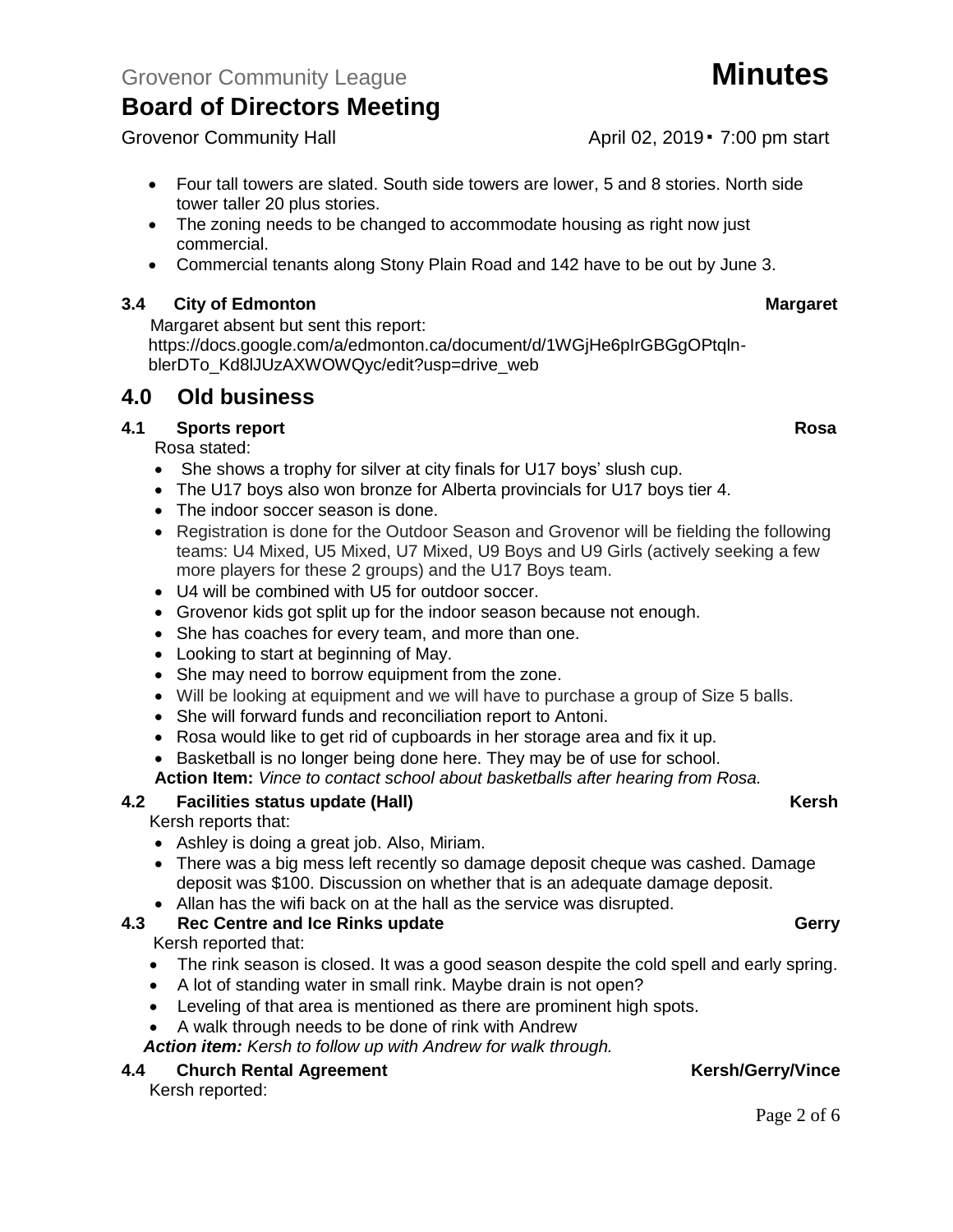- Letter went out on March 18 to Samy.
- He was asked to honour the notice and not contact the board, but he phoned Kersh.
- He later thanked Kersh for use of the hall.
- Apparently, they may be in arrears with payment and church group was to pay up front for probation period.
- Their time ends with Grovenor on April 18.
- **4.5 Emails to be set up for board – status update Allan**

Mariette reported (Allan absent) that:

- Non-profit verification is needed by Tech Soup. They connect non-profits with companies that offer services for free. Tech Soup certification is passed on to Google.
- Grovenor website is going to be moving over to Google.
- Internec web interface is not that easy to use.

## **4.6 Webmaster update Allan**

Allan absent – see 4.5 above

**4.7 Eaves trough repairs status update Brian/Bill**

Bill reported that:

- It is a grade issue that causes water to drain toward back door.
- On southwest corner of hall, it is suggested to drop it from high over to a tree.
- *Action Item: Bill to look into what can be done for eavestrough.*

## **4.8 Contract policy – update Heather**

Heather reported:

- She has yet to follow up with Sterling on rental agreement.
- She still has to work on Ashley and Miriam's contracts.
- Still needs to work on Christine and Martha's contracts. A rental agreement was in effect.

*Action item: Contract work to continue.*

**4.9 2019 Casino Status – update Rosa/Bill/Vince/Gerry**

Rosa states:

- Bill was very helpful in calling and emailing for volunteers.
- We are in good shape.
- She is waiting for Rob to confirm his position.
- She will talk to our casino advisor Lily to see if we can go with one short chip runner.
- She is trying to recall how the gift cards were purchased.
- A reminder will be sent out a week before.

*Motion:* Rosa makes motion by email (April 02) to approve the purchase of 38 x \$50 Safeway Gift Cards for a total of \$1900 to provide to each volunteer for each shift. Bill seconds motion. No objections.

*Action item: Rosa to follow up with Gerry and Debbie Johnston re gift card purchases. Action item: Rosa needs 3 cheques from the Casino account to pay the workers. Action Item: Rosa to send application to Gerry.*

## **4.10 Parking concerns on 144 street Vince/All**

Vince reported:

- A draft of survey questions was sent by school Principal Cori Fraser.
- Question #1 Do you regularly drop off or pick up a child from Grovenor school?

Grovenor Community Hall April 02, 2019 • 7:00 pm start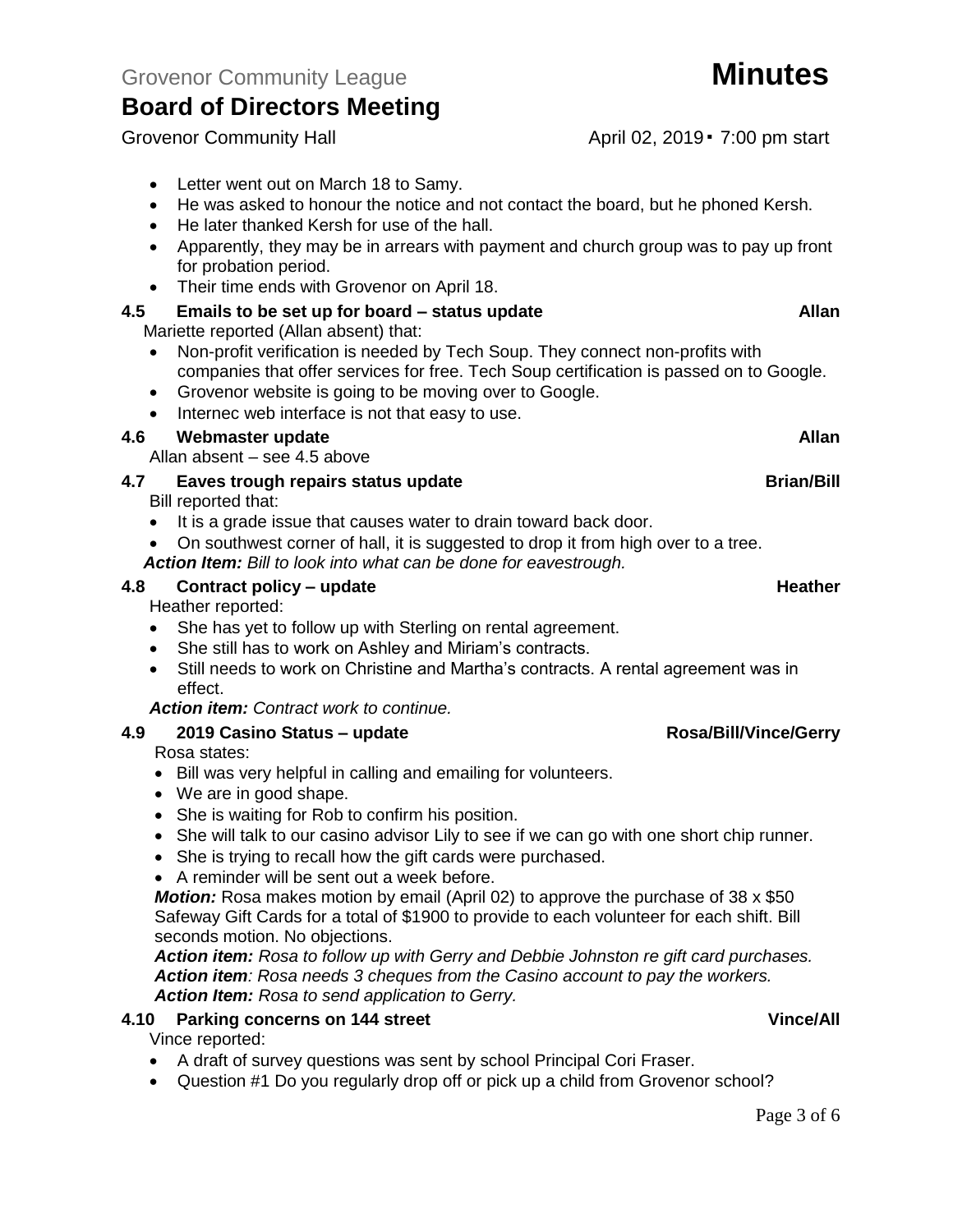Grovenor Community Hall April 02, 2019 • 7:00 pm start

- Question #2: How far do you live from the school?
- Question #3: Is your drop off or pick up a negative or positive traffic experience?
- Vince thinks we should do a second survey based on community instead of school with the following question: If you have any specific suggestions, please share them here, keeping in mind this is an integrated community.
- Vince thinks we should link our survey to theirs and theirs to ours.
- Debbie in front of the school has emailed to inquire on status of this issue.
- *Action item: Vince to follow up with school.*

## **4.11 Program activities update Action Activities and Activities Activities Activities Activities Activities Activities Activities Activities Activities Activities Activities Activities Activities Activities Activities Act**

Heather reported:

- There was a very good craft night at the end of March. They are pushing for new people. A variety of crafts were done.
- They are looking at doing a ladies' night for those that don't do crafts.
- Bike parade is slated for June 1.
- She has ideas.

## **4.12 Make a larger toboggan hill Vince**

Vince reported:

- He took this idea to school and they loved it. So did parents.
- It had unanimous support.
- It appears to be on city property.

**Action Item:** *Brian to follow up with Margaret on what next steps are to move this project forward.*

## **4.13 Donation to School for Child who passed on**

• It is revisited to perhaps donate money to Stollery. Amount discussed. Tree or cash discussed. Tree deemed to be potentially problematic with school board.

**Motion** to approve a \$500 donation to the Stollery Children's Hospital Foundation for Will Rossi is made by Antoni. Seconded by Heather. **Approved.**

**Action Item:** *Antoni to issue donation cheque.*

## **4.14 Clip and Clog update**

Kersh provided details:

- CLIP Grant completed and submitted. Requested funding for:
	- o Eavestrough \$1500
	- o Outdoor audio \$4000
	- o Garden Boxes \$5000
	- o Reflective Letters -\$5000
	- o We have to reconcile 2016 this year.

## **4.15 Other old business All**

**5.0 Action Items update (for items not yet covered)**

## **6.0 New business**

## **6.1 Dog off leash Dog Park Beckie Boutlier Beckie Boutlier**

Beckie from City of Edmonton reported that:

- This is the second year of City having pilot of this program, of using rinks as dog parks.
- Rink is used a portion of the year as off-leash area.
- A condition is the rink has to be fully boarded in, closable.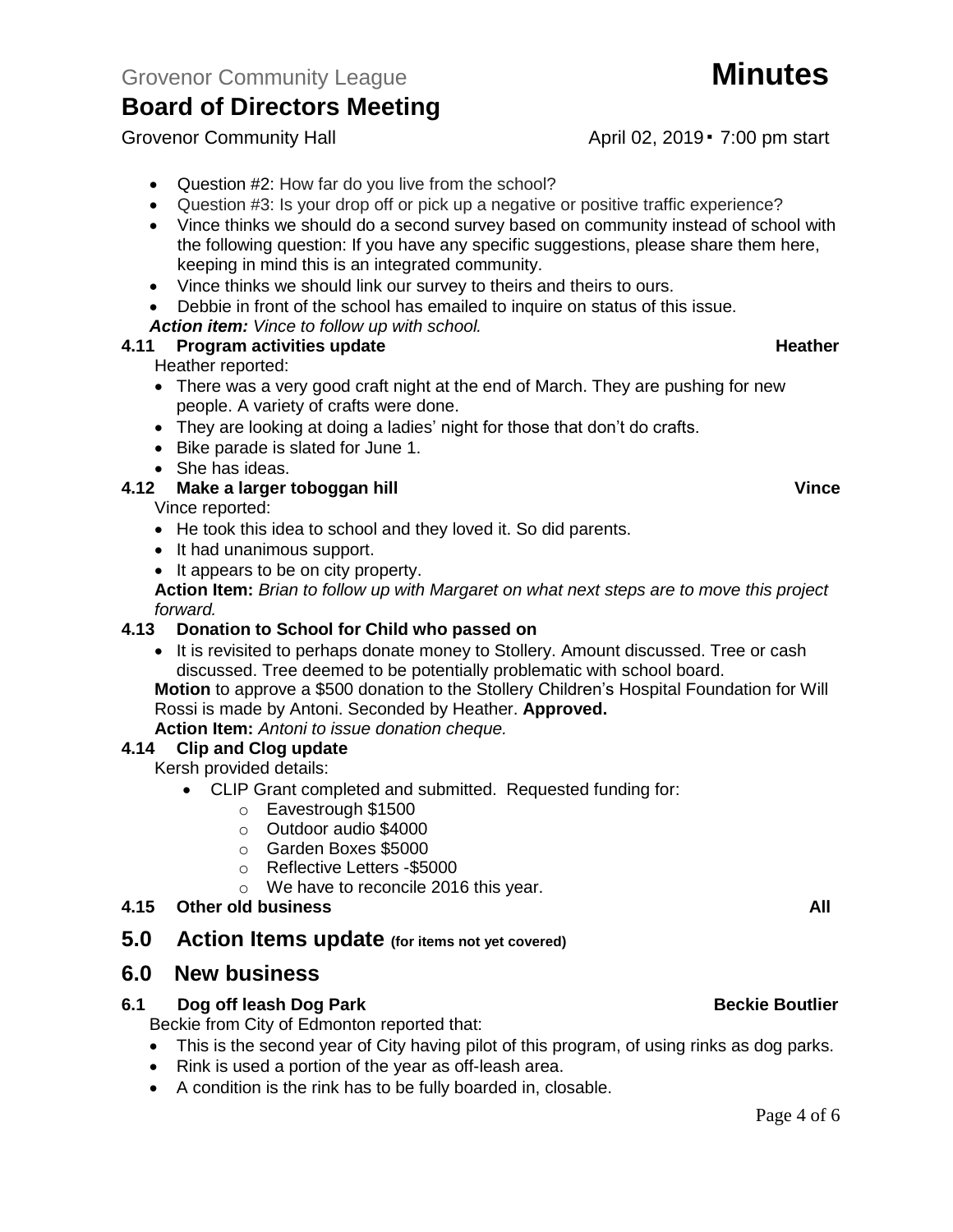Grovenor Community Hall April 02, 2019 • 7:00 pm start

- Garbage can needs to be nearby.
- Signage required with relevant bylaws such as cleaning up after dog, having dog on leash when leave. Templates are available for signs. They don't have to be fancy.
- Dog waste bags have to be provided by community league.
- The application is 1.5 pages; can be completed quickly. Signed by 3 people.
- Bylaw officer will come out and see if site is suitable.
- Cannot be used as both soccer site and off-leash area. We can designate as we see fit.
- Alberta Health Services says dog waste has to be picked up as soon as possible.
- Have one person in charge of that, of monitoring site every day, trash especially.
- Term is beginning of May to end of September. Rink to be left for one month vacant at end for bacteria to disperse.
- Joe from neighbourhood is willing to be a volunteer for this, though not sole one.
- Beckie says we can do a pilot project for a year.
- Location, hours of operation, etc. need to be stated as well as copy of motion.
- We have to work around the groups that currently use it. (Not known if Green Shack uses rink in summer).
- Can do a trial and cancel program with 2 weeks' notice.

*Action Item: The issue with the gate not closing needs to be looked at first. Action Item: Beckie to take a picture of our gate and show it to Bylaw Enforcement. Action Item: Perhaps advertise that we are looking for other volunteers to manage. Action Item: To check if / who uses the rink in the summer.*

*Action Item: Rosa to find a maintenance company to look at rink.*

## **6.2 Porta Potties a playground over summer Heather Heather**

Heather stated:

- There are a lot of kids for soccer and the park that need washroom facilities.
- Other leagues have them.
- \$130 per unit per month arranged through EFCL which includes delivery, pickup, weekly cleaning and supplies.
- The location of the porta potty is asked.
- Someone offered to monitor the porta potty.
- Discussion ensues.
- **Action item:** *For Heather to contact Margaret about permissions from City.*

**Action item:** *For Heather to ask other community how it has worked for them.*

## **6.3 Website advertising**

- There has been poor coordination between newsletter and website.
- There used to be actual banner ads on website.
- Suggested to steer clear of paid advertising on website. Community listing should stay.

## **6.4 Hall sign changes Mariette**

• Mariette to ask Ashley

**Action item:** *Mariette to ask Ashley to maintain hall sign messages.* 

## **Adjourned 9:20 pm**

## **7.0 Next meeting – May 07, 2019 ▪ 7:00 pm**

\*Please see February 2019 Income Statement included below.